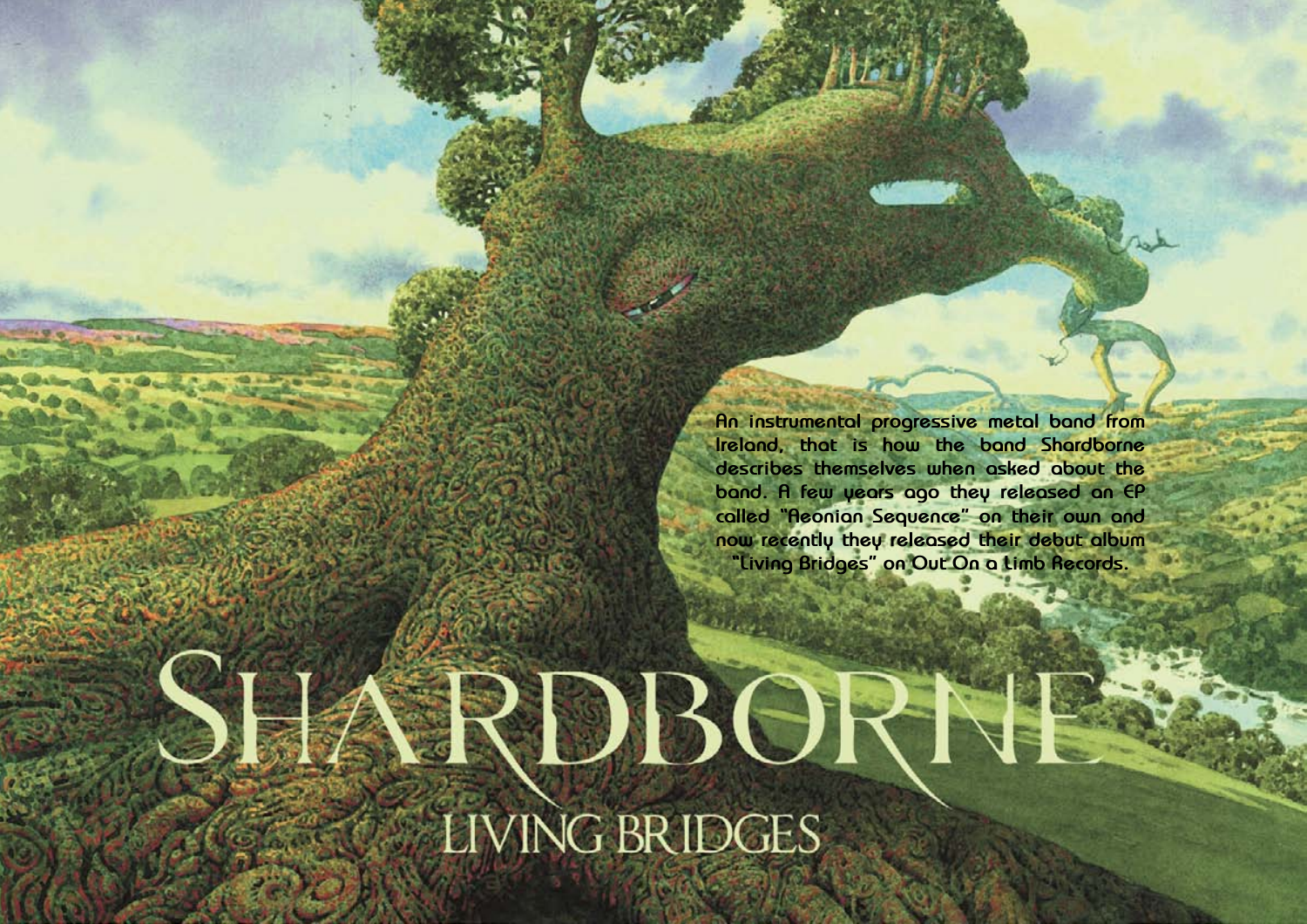

written by daniel källmalm photo: promotional photos published on 2015-09-21

Shardborne is a name read in the Shakespeare play Macbeth by the drummer Ben, Ciaran Culhane, one of the guitarists explains the story behind the name Shardborne.

- Three of us were in an older version of the band and we had

several ideas and couldn't decide on anything. Ben (drums) saw the word used in the Shakespeare play Macbeth he was studying in school at the time and we liked so ran with it

a terrible name so we decided goal for a band and that music that it sounds like you would A four piece band with two our lives. guitars, bass and drums is how this instrumental band is built, and their inspiration is to make

to change it. We tossed around they are proud of is something they want to spread to the wider masses.

- I suppose I'd describe it more a song from Mesuggah sparking places as they can with influences ranging from a TV theme song to ideas for them.

music they feel proud of. A noble music, in our review we wrote Being an instrumental band they are not bound by incorporating vocals in their

- We just want people to listen to it and support us where they can. We're all very passionate about music and want to make it

guess from looking at the cover to bring to as many different **Living Bridges** art. According to Ciaran it is something of a journey.

like a journey with twists and turns than a usual repetitive verse/chorus song style. We changed for us since the "Aeonian tend to move from one mood to another rather than try to catch a consider ourselves better at hook.

And they like to describe themselves as progressive metal with heavy music that they try

- The main thing that has Sequence" E.P would that we'd writing now. Style wise it's much the same and our writing process hasn't changed.

As already alluded to, the band's debut album "Living Bridges" is out since a short while back, released on Out On a Limb Records and the band are happy to have the album out for people to find.

- We're really happy to finally have it out there and for people to be able to listen to it. Having a label backing us on this one has been a joy! It's great having more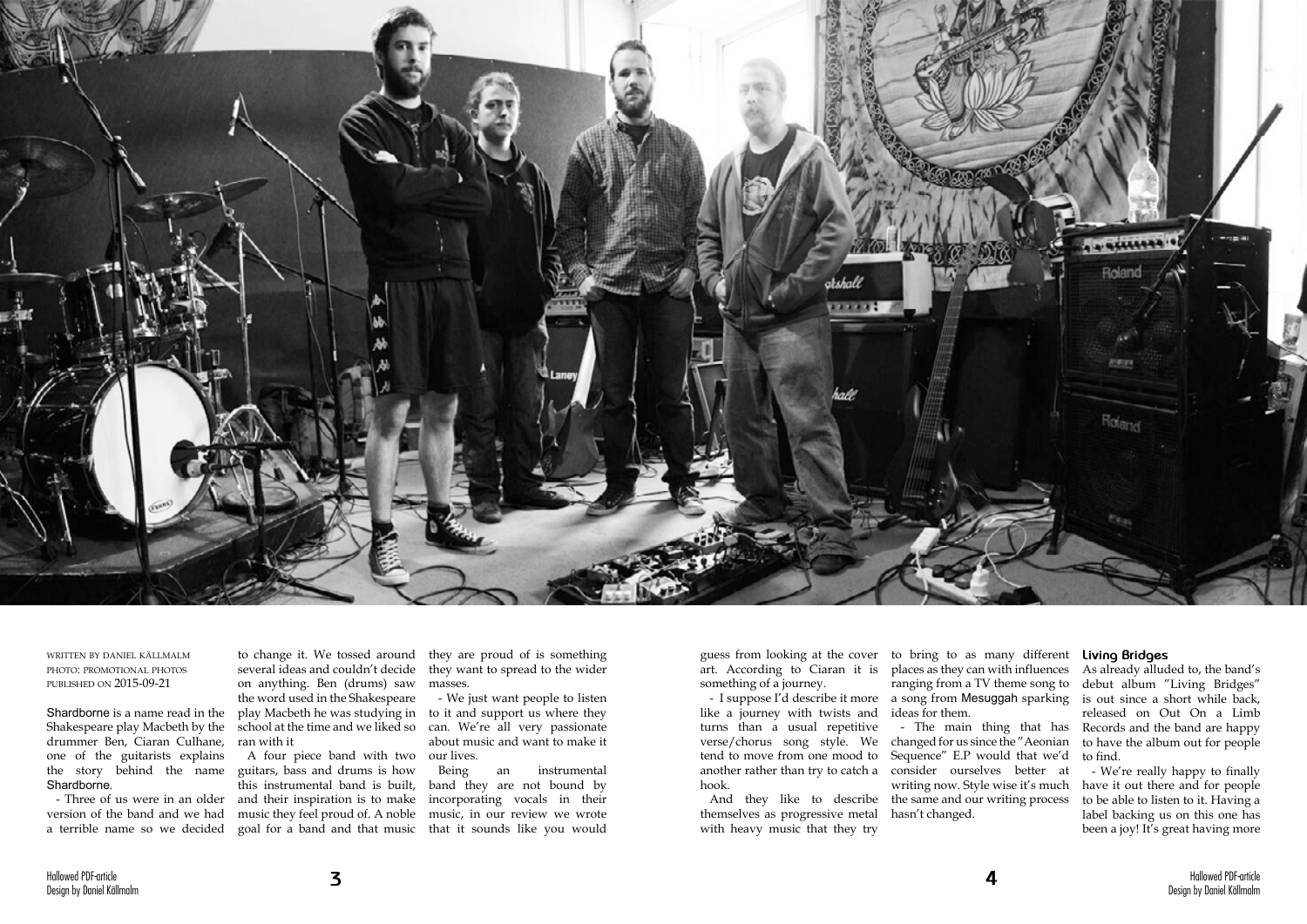

people interested in having our get it out to more people.

Getting an album out there and getting it noticed are different things though, having a label helps a lot, trust me as an editor for a publication about music I know how we prioritise albums from labels and albums that are only sent by the bands themselves. But having backing from a label is only one thing, what about those who have heard

music out there and helping us That is after all something that the album, what do they think? is equally important as a label in terms of getting attention.

Reception has been great! Beyond our expectations for sure. We've been getting lots of very positive interviews and lots of fans have been contacting us to let us know that they liked it and are supporting the music. It's been fantastic to get such positive record. We spent a good amount feedback.

- The song *Moving Magnetic North* is a fun one for me to listen be some touring following, this

from us at Hallowed as well, as a creative person myself I know that things usually don't really turn out as you expect when you set out on a journey to create a new piece, and that is something Ciaran alludes to as well.

And they got a good review trying out a few different ideas

- You never know exactly how a recording of a song is going to sound in the end but I think we're all very happy with the finished of time demoing the songs and

and had a firm idea of the extra layers we wanted to add and what sounds we wanted to use so we didn't have any surprises when we finally finished the album. We are all very proud of the studio than any of the others. the album.

anything according to Ciaran

Does he have any favourite song on the album then?

And they don't want to change song this is the one that I enjoy album that we don't really play live and keep in our arsenal of songs ready to play at shows. It was very fun to record and we built a lot more of this track in in Ireland and the plan is to go So while I don't have a favourite listening to myself.

to as it's the one track on the of course in order to promote With a new album there might

## **Touring**

the album to live music visitors and fans. And Ciaran explains that Shardborne has been doing some touring at their home turf further afield in the future.

- We've been playing lots of shows in Ireland to promote this since it came out. We plan on doing at least a run of dates in the UK and a tour in Europe mainland next year. We'd love to get to play some festivals too! We did a UK tour and a couple